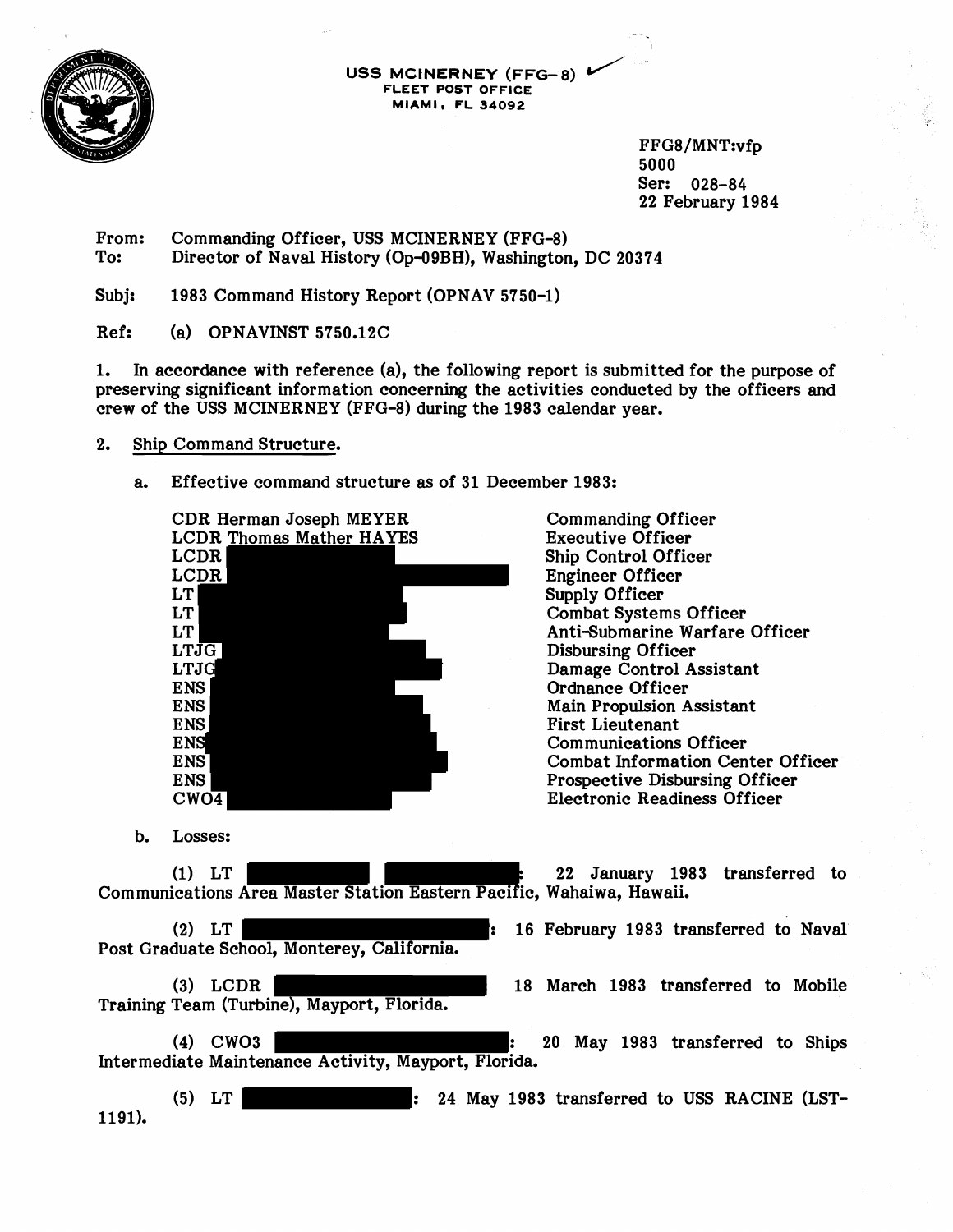**(6)** CDR : 1 June 1983 transferred to Chief of Naval Education and Training, Pensacola, Florida. (7) LT TERRY 15 August 1983 transferred to Sub-Board of Inspection and Survey Atlantic, Norfolk, VA. (8) LT : 16 August 1983 transferred to USS ESTOCIN (FFG-15). (9) LT : 31 October 1983 transferred to Surface Warfare School Command, Newport, Rhode Island. (10) LCDR : 12 December 1983 transferred to Destroyer Squadron EIGHT, Mayport, Florida. c. Gains: (1) LT **I c** is the state of the state of the state of the state of the state of the state of the state of the state of the state of the state of the state of the state of the state of the state of the state of the state (DDG-9). (2) LT : 27 January 1983 received from Navy Retail Service Systems Office/BRCOMSTO Mayport, Florida. (3) ENS **ENS** : 12 February 1983 received from Surface Warfare School Command (Basic), Newport, Rhode Island. (4) ENS TERM : 5 March 1983 received from Surface Warfare School Com mand (Basic), Newport, Rhode Island. (5) LCDR : 9 March 1983 received from Surface Warfare School Command, Newport, Rhode Island. (6) ENS | ENS | the state of the state of the state of the state of the state of the state of the state of the state of the state of the state of the state of the state of the state of the state of the state of the state o Warfare School Command (Basic), Newport, Rhode Island. (7) LCDR Thomas Mather HAYES: 9 May 1983 received from USS FORESTAL (CV-59). (8) LCDR : 9 May 1983 received from Surface Warfare School Command, Newport, Rhode Island. (9) ENS | The Solution of the Suite of the Surface Martiare control of the Surface Warfare School Command (Basic), Newport, Rhode Island. (10) LTJG : 7 June 1983 received from USS JOHN PAUL JONES (DDG-32). (11)  $LT$  : 14 November 1983 received from Surface Warfare School Command, Newport, Rhode Island. (12) ENS : 10 December 1983 received from Surface Warfare School Command (Basic), Newport, Rhode Island.  $\overline{2}$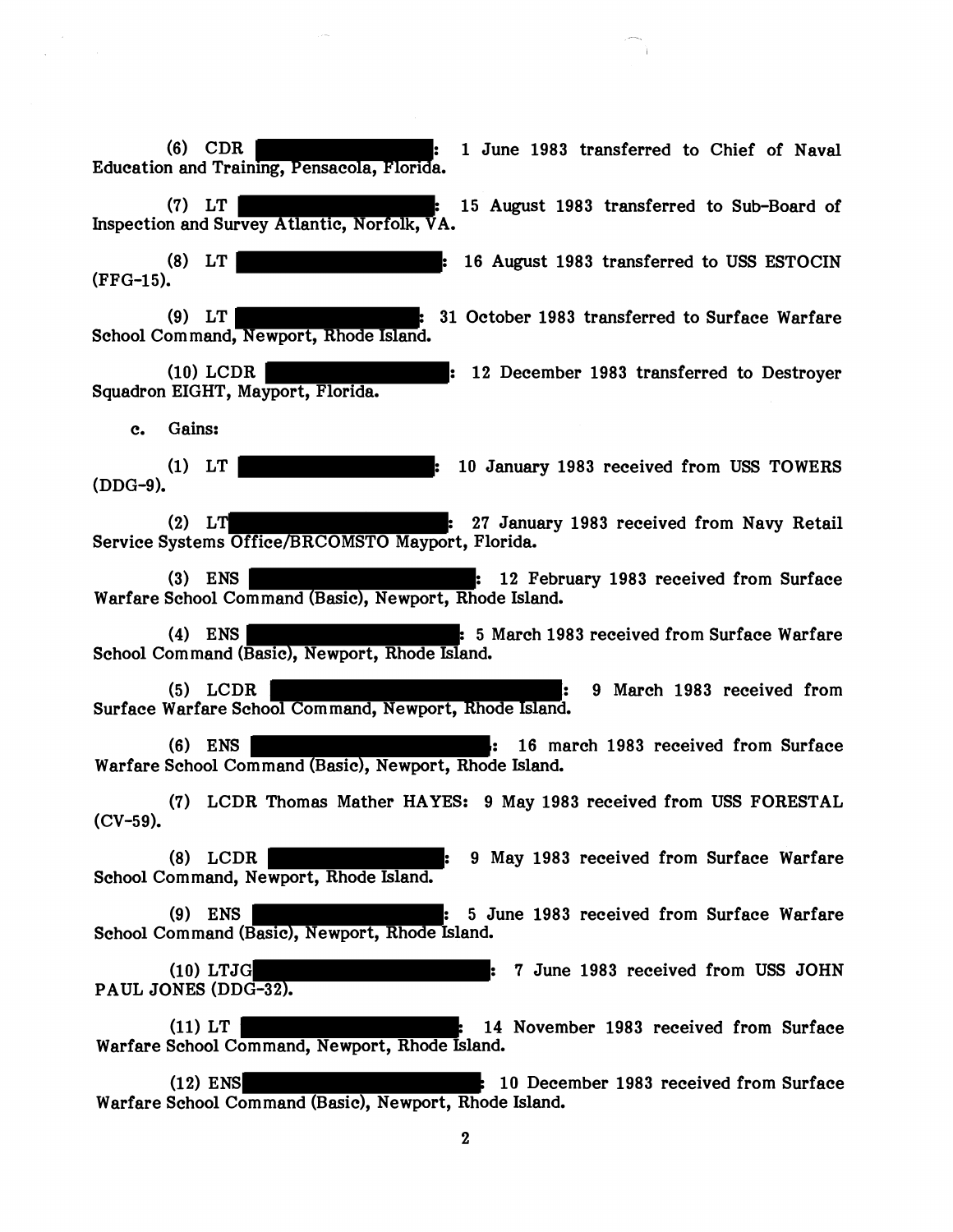Supply Corps School, Athens, Georgia.

(13) ENS : 29 December 1983 received from Naval

3. Historical Narrative. Since 17 December 1982, United States Ship MCINERNEY (FFG-8) has been assigned as the escort vessel for two Royal Saudi Naval Force (RSNF) PGG's from Tangier, Morocco to Port Said, Egypt.

On 2 January 1983 MCINERNEY departed Rota, Spain and arrived Tangiers.

Departed Tangier 7 January in company with RSNF PGG's. Arrived Catania, Italy 10 January for working port visit. Departed Catania 12 January with PGG's. Arrived Port Said 15 January to detach PGG's and offload RSNF Liaison Officer and tech reps. Departed Port Said 15 January enroute eastern Mediterranean (EMED) to conduct Carrier Battle Group (CVBG) operations.

Began EMED CVBG OPS with USS AMERICA (CV-66) on 16 January. On 18 January departed EMED to join Multi-National Force (MNF) support operations at Beirut, Lebanon.

Anchored at Beirut 20 January to support MNF and conducted a ten day Intermediate Maintenance Availability (IMAV) with USS PUGET SOUND (AD-38). On 23 January MCINERNEY received HSL-34 Det 5 onboard. The Det was received from USS BRUMBY (FF-1044) after BRUMBY sustained storm damage.

Departed Beirut 29 January in transit to Port Said and conducted passage through Suez Canal on 30 January.

On 31 January commenced CVBG Ops.

On 1 February MCINERNEY conducted an over the horizon targeting (OTH-T) exercise against USS DALE (CG-19).

Inchopped to CINCPACFLT/COMSEVENTH FLT operational command on 4 February.

Conducted passing exercise 8-10 February with HMS GALTEA and HMNZS CANTEBURY. Twenty crewmen were cross decked between the three units.

On 10 February conducted an anti-air warfare exercise utilizing aircraft from AMERICA.

On 26 February crossed the Equator at 00<sup>o</sup> 00.0 N/S 070<sup>o</sup> 45.2' E and conducted crossing the line ceremony for 152 Polliwogs.

Arrived Diego Garcia, British Indian Ocean Territory (BIOT) 1 March and departed the next day. MCINERNEY became the first FFG-7 to visit Diego Garcia.

Arrived Colombo, Sri Lanka 7 March for a five day port visit. MCINERNEY hosted a luncheon and tour for the Commanding Officers of HTMS MAEKLONG and PRASAE, U.S. Embassy personnel and Commodore De Silvia of the Sri Lankan Navy. Evening receptions were held onboard MAEKLONG and also at the American Ambassador's residence.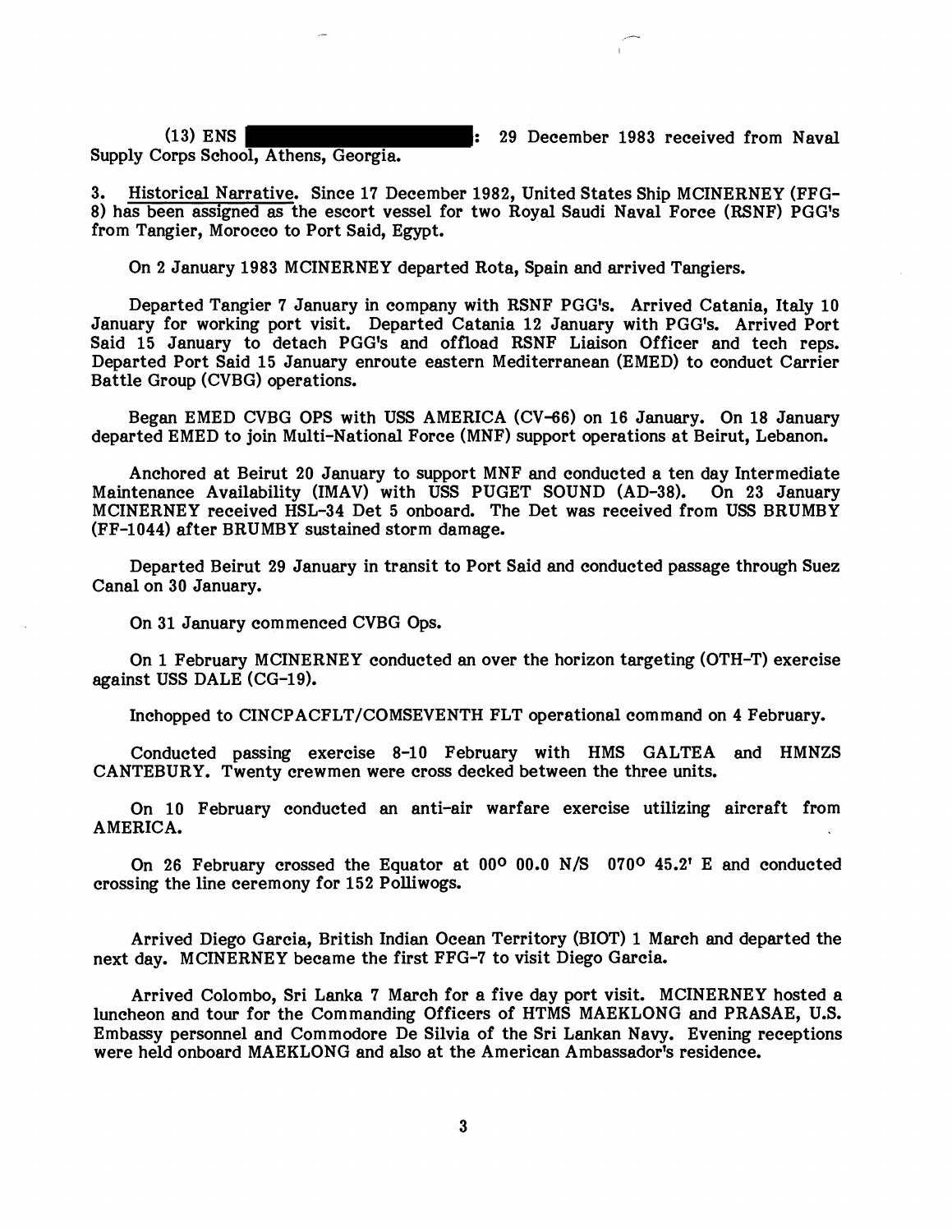On 8 March MAEKLONG hosted a luncheon which was attended by MCINERNEY, the Thai Ambassador to Sri Lanka, RADM's PERERA and TAPASAMAN of the Sri Lanka Navy and Commodore De Silvia.

HMNZS CANTEBURY moored outboard MCINERNEY on 11 March and hosted a luncheon for the British and Australian High Commissioners, Chief of Staff Sri Lankan Navy, General of the Sri Lankan Army and the British Defense Advisor.

Departed Colombo 12 March.

Arrived Diego Garcia 15 March for IMAV with USS ACADIA (AD-42). Departed Diego Garcia on 29 March ICW ACADIA to rejoin CVBG.

On 2-3 April MCINERNEY conducted an Encounter Exercise against the AMERICA.

On 5 April MCINERNEY arrived at Mombasa, Kenya for a six day port visit. During the visit a large number of the crew took tours of Kenyan wildlife preserves. Departed Mombasa on 11 April.

A passing exercise was conducted by the Battle Group with HMAS CANBERRA on 11- 13 April.

On 19 April MCINERNEY conducted an OTH-T against USS KIDD (DDG-993).

On 19 April MCINERNEY fired one exercise torpedo at a mini mobile target.

20 April MCINERNEY conducted a towing exercise with USS SANTA BARBARA (AE-28).

Anchored at Misirah, OMAN on 22 April to transfer HSL-34 Det 5 to USS KIDD (DDG-993) and got underway the next day.

On 25 April conducted anti-submarine warfare (ASW) exercises with USS BOSTON (SSN-703).

On 26 April MCINERNEY and KIDD conducted an OTH-T against the Battle Group.

While conducting manuevering drills with various units of the CVBG on 27 April, MCINERNEY witnessed a collision between USS DALE (CG-19) and HMS AMBUSCADE.

On 28 April, while making the final approach for an UNREP MCINERNEY was ordered to detach and proceed to rendezvous with USS BOSTON to transport a seriously ill crewmember to the AMERICA for treatment. The transfer to the MCINERNEY was made by the motor whale boat. The crewman expired while enroute to the AMERICA.

In chopped to CINCUSNAVEUR/COMSIXTHFLT on 30 April.

On 1 May Battle Group TWO (RADM Peter C. CONRAD), arrived onboard via helo, was hosted to lunch.

On 3 May anchored at Port Suez and began Suez Canal transit on 4 May.